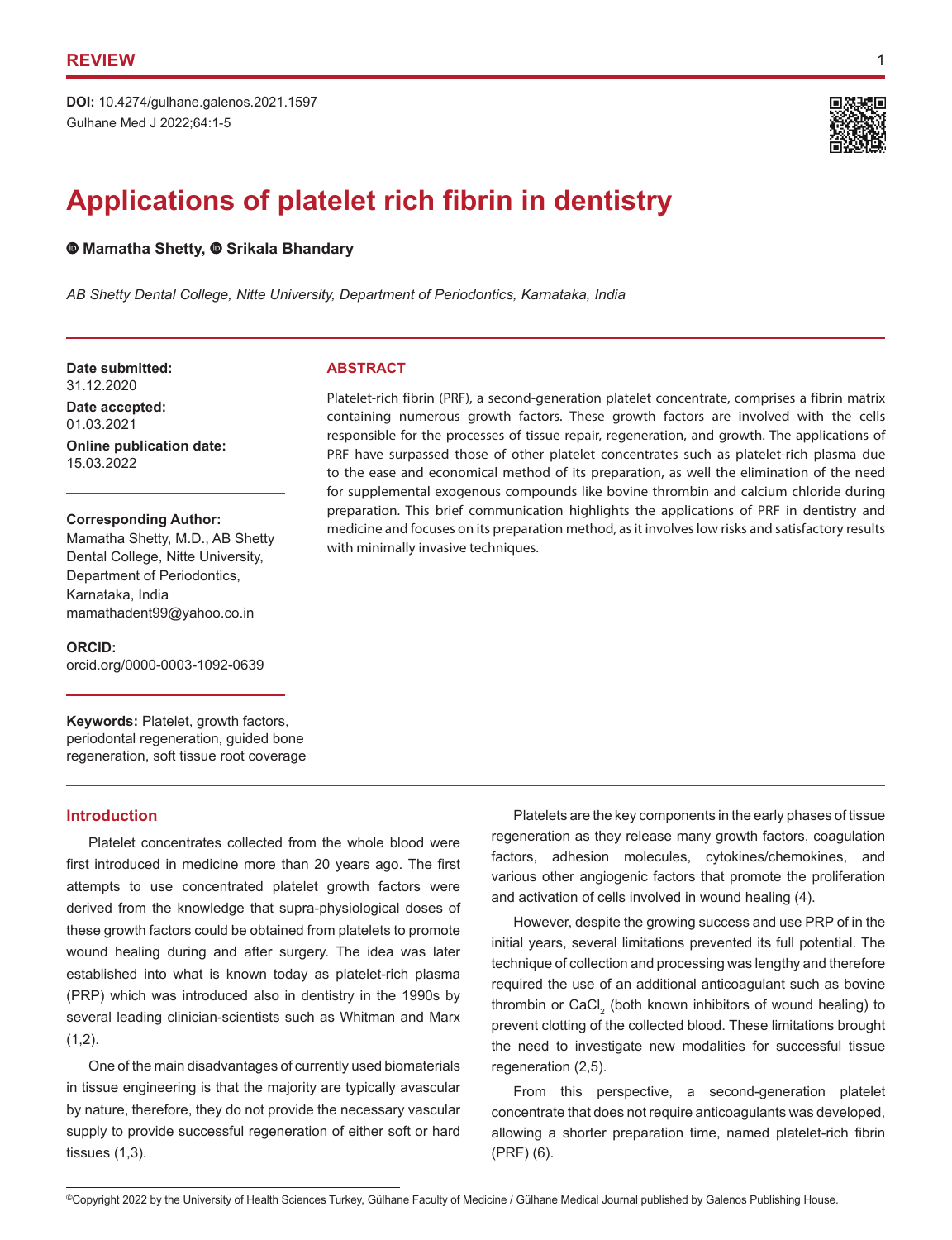Platelet concentrates are classified into pure plateletrich plasma, PRF, leukocyte and platelet-rich plasma, pure PRF, liquid PRF. The platelet concentrate obtained using the centrifugation process is used for regenerative treatment in periodontal disease.

# **Preparation of PRF**

PRF was introduced as the first total autologous concept without additional anticoagulants. The lack of a need for an anticoagulant significantly reduces the risk of transcontamination (7). It also allows the physiological cell functions to continue after centrifugation (8). The main goal is to simplify the preparation process and minimize the required preparation steps and time for more suitable clinical applications. In this method, 10 mL peripheral venous blood is collected from a peripheral vein patient in a glass test tube. This is followed by immediate centrifugation at 3000 rpm for 10 min. If not immediately centrifuged, diffuse fibrin polymerization occurs, resulting in clot formation and reduction in quantity and quality (Figure 1) (1).

After processing PRF, the blood sample in the test tube is left to settle, allowing separation into three layers (8). The acellular plasma, or platelet-poor plasma, is the topmost straw-colored layer and, as the name suggests, lacks platelets. This step is followed by the PRF clot rich in fibrin and includes growth factors and cytokines in polymerized structure. The lowest, red fraction consists of erythrocytes.

When blood is collected in the test tube, it undergoes intrinsic coagulation due to contact with the glass, separating the blood into the clot and plasma.

During centrifugation, fibrinogen in the plasma fraction combines with the thrombin and forms the PRF region between the acellular plasma and the lower-packed red blood cell-rich fraction (8).

The superficial acellular fraction is removed, and the middle PRF fraction is collected using pliers along with the attached erythrocytes from the test tube. The fibrin clot is placed on a sterile surface and erythrocytes are scrapped off (Figure 2) (8).

Inflammatory cells and platelets are observed in abundance in the PRF matrices obtained by low-speed centrifugation force. Injectable PRF matrices also increase the number of platelets and leukocytes, which is obtained by low-speed centrifugation force (8).

## **Uses of PRF in dentistry**

#### **A. Extraction socket management**

Extraction sockets have been managed using PRF as it is a natural fibrin matrix (8).

PRF can be used alone, replacing either a bone grafting material and/or barrier membrane. Since it is not necessary to use other biomaterials to cover an exposed flap, it offers the added advantage of exposing it to the oral cavity without risk of infection. PRF speeds the natural wound healing process without generating an immune response or foreign body reaction (4,5).

PRF is typically stabilized by simply using an X-suture within the socket. Primary closure is not required. It has been shown that within a 3-month healing period, the fibrin matrix transforms into new tissue, bone in the socket with overlying soft tissue. The



**Figure 1.** Test tube showing platelet rich fibrin after centrifugation of blood



**Figure 2.** Platelet rich fibrin after centrifugation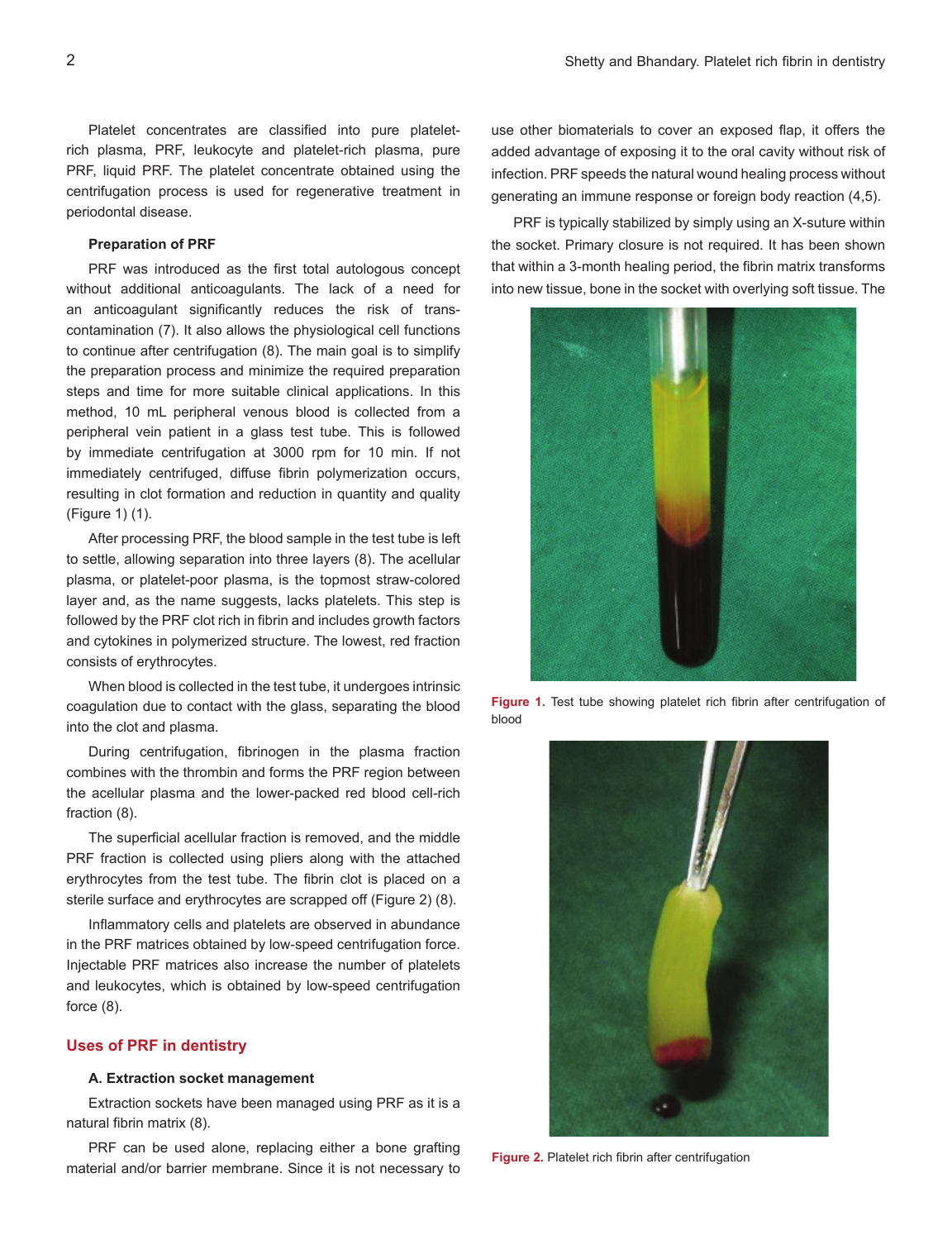rationale is to apply pro-angiogenic, pro-inflammatory cytokines, and growth factors from PRF to stimulate healing in extraction sockets (8).

#### **B. Sinus elevation procedures**

PRF is used to repair the Schneiderian membrane, as sole grafting material and close the window during the lateral sinus approach (9). While the success rate of the above-mentioned procedures has been reported very high, very few comparative studies have been conducted so far (9). Others have shown that PRF could be combined with a bone grafting material for sinus lift augmentation to reduce the overall healing time (1).

### **C. Soft tissue root coverage**

One of the other most widespread use of PRF has been reported for managing root exposure (10). Since PRF acts more directly on soft-tissue regeneration, numerous clinical studies have focused on the use of PRF during periodontal surgery of mucogingival defects. These studies have investigated the potential of PRF for soft-tissue management of Miller Class I and II defects (11). PRF can be used instead of connective tissue grafts in Miller Class I and II defects with a thick biotype, resulting in improved vascularization, wound healing, and patient morbidity (11). With a proper patient selection, PRF can be as effective as a connective tissue graft or using a collagen-derived xenograft material for Miller Class I and II recession defects (12). It improves wound healing and speeds the re-vascularization of tissues with similar root coverage without the need for a second surgical site from the palate or using a foreign body collagen membrane (10).

Millers Class I gingival recession can be effectively treated by coronally advanced flap with PRF or with a subepithelial connective tissue graft (10). Studies have shown better root coverage with the combination of subepithelial connective tissue graft and coronally advanced flap compared with the coronally advanced flap with PRF (10). PRF can be a better alternative in root coverage procedures, provided that they do not require a second surgical site.

#### **D. Periodontal regeneration**

The regeneration of periodontal tissues is much more complex than most tissues as it comprises many tissues/cell types from different embryonic origins (8).

The PRF matrix releases the growth factor slowly over an extended period, helping the regeneration process. PRF improves tissue repair and helps blood clot formation (8).

In periodontal diseases, the bone defect occurs due to bacteria and its byproducts, suggesting treatment with PRF can be useful since it contains leukocytes and macrophages capable of eliminating the pathogens.

PRF affects different types of cells like gingival fibroblasts, chondrocytes, osteoblasts, and endothelial cells by influencing their recruitment, proliferation, differentiation and helps in hard and soft tissue repair of the tissues (13).

#### **E. Guided bone regeneration**

Guided tissue regeneration (GTR) and guided bone regeneration (GBR) exhibit successful and predictable results (11). PRF can either be cut into small pieces and combined with various bone biomaterials/grafting materials or subsequently flattened and used as a barrier membrane in GTR/GBR procedures (12). It offers numerous advantages compared to traditional collagen membranes as it contains autologous growth factors and living host-immune leukocytes (12). These cells fight against incoming pathogens, reducing the rate of infection by as much as 10-fold (12). For this reason, PRF membranes bear the advantage in that they may be left exposed to the oral cavity without increased risk of contamination (14).

To date, there exist two methods to combine PRF with GBR procedures (14). The first acts as a barrier membrane, whereby the PRF scaffolds can be flattened into natural autologous barrier membranes with a resorption time of between 10 and 14 days and provides additional wound healing properties to the overlying soft tissues (14). The second aim is to supply bonegrafting particles with PRF by cutting PRF membranes into small "fragments" and mixing them with bone-grafting materials (14). The latter improves the handling properties of bone grafts by making them "stickier" but also provides the proteins and growth factors responsible for facilitating angiogenesis in bone biomaterials (1,3).

#### **F. Implant placement and ridge augmentation**

A study on the effect of PRF placed in the maxillary posterior region and its association with implant stability after 4 to 6 weeks after implant placement showed that the implant placed with PRF showed better post insertion stability assessed by the resonance frequency analysis, compared with the contralateral region where implant placement was performed without PRF (15). The improved outcome was linked to the growth factors and the healing properties of PRF (16).

A review article concluded that, since PRF contains high number of growth factors, it has been used in healing extraction sockets, also in alveolar ridge augmentation procedures along with other bone grafts (16).

PRF is widely used by maxillofacial surgeons for the reconstruction of bone defects before implant placement. Evidence has shown improved osseous growth when PRF was used in intrabony defects (15).

PRF used in extraction sockets showed alveolar ridge preservation by decreasing alveolar width and height loss compared with the bone grafts used in alveolar sockets (16).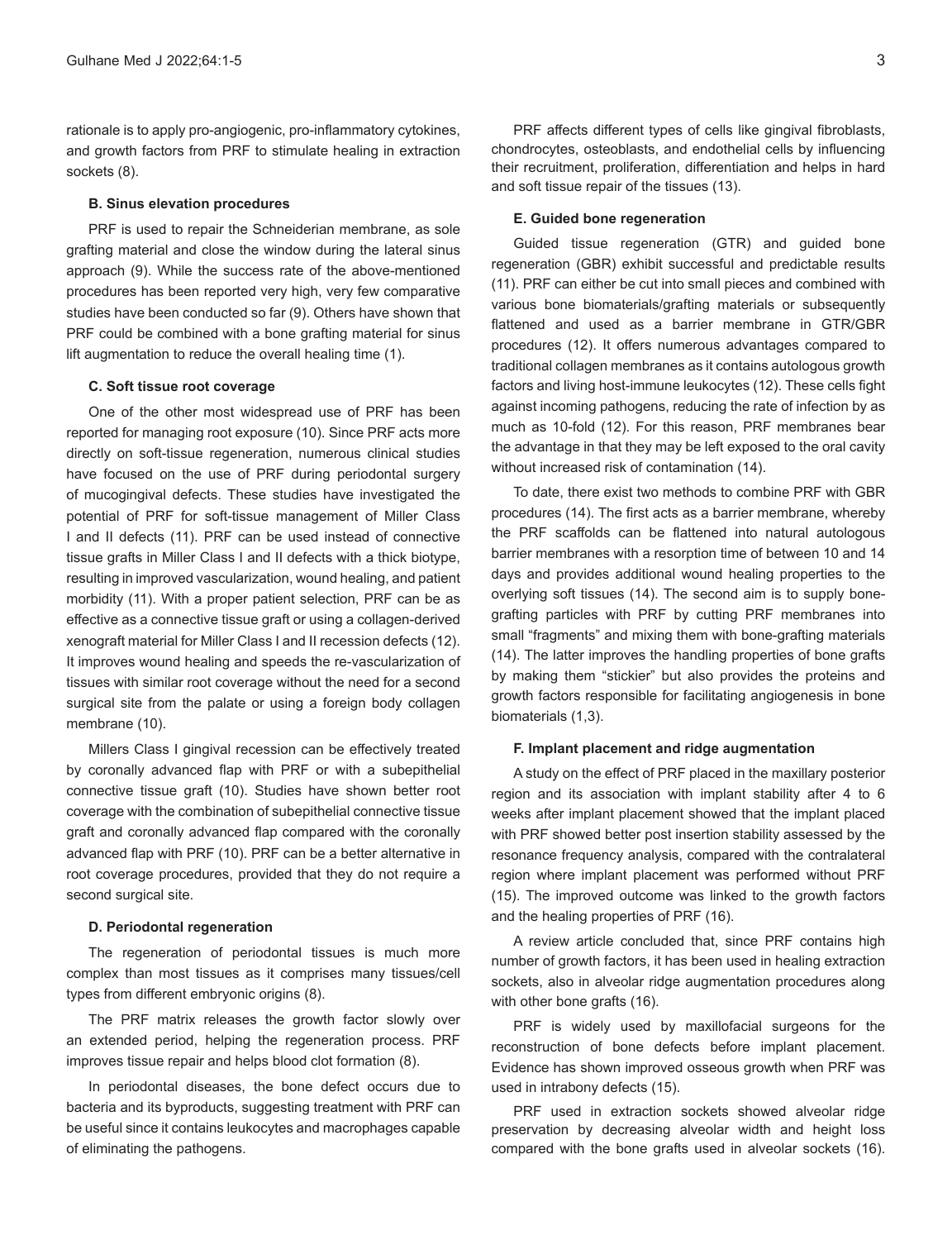Dhote and colleagues suggested that bone filling by PRF after enucleation of cyst followed by tooth extraction showed complete filling of bony defects (17).

A comparative study showed that PRF improved the preservation of the alveolar ridge, preventing bone resorption compared with the group in which no filling material was used (18). Studies have also shown successful closure of oral antral closure after extraction of maxillary first molar using PRF (19).

Another study that used PRF with and without flapless split crest in elderly patients showed positive results with PRF as it does not require the second stage surgery as well as improved healing and regenerative properties (20).

#### **The application of PRF in medicine**

PRF has been very useful in middle ear surgery as it helps a faster healing process, by accelerating cell proliferation and matrix remodeling (9).

PRF was shown to help angiogenesis and proliferation of preadipocytes, having a beneficial role in the consolidation of an adipocyte graft in the technique of facial aesthetic lipostructure procedure (21).

PRF can be used as an alternative to conventional myringoplasty as it has certain advantages like improved healing properties and reduced postoperative pain with minimal risk when used multiple times in a procedure (21). It was reported that treatment with PRF was successful when used for the repair of tympanic membrane perforations (21).

Topical application of PRF was used with inlay butterfly cartilage myringoplasty for tympanic perforation patients to assess healing of tympanic membrane and complications (22). The success rate of this technique improved with topical application of PRF (21). The autologous PRF not only enhances the healing of the graft but also protects it from infection (22).

In non-healing ulcers of patients with diabetes, which occurs due to various local and systemic factors, the autologous PRF matrix was found useful as it helped in painless healing of the wounds (23). PRF is a very economical and safe adjuvant to treat difficult wounds (23).

### **Advantages (24)**

- No need for additional anticoagulants and chemicals are not required

- Favorable healing due to natural and slower healing
- Preparation protocol is standardized
- Cost-effectivity and simplicity

- PRF matrix has elasticity and flexibility properties that also help hemostasis

#### **Disadvantages (24)**

- The quantity of autologous blood samples and PRF is low
- Not useful for large wounds
- Need for quick handling after collection
- Storage impossible

- High antigenicity due to circulating immune cells (donor specific).

# **Conclusion**

PRF offers the advantage of utilization and safely and efficiently delivery at supra-physiological doses of autologous growth factors to host tissues without the fear of a foreign body reaction or tissue rejection.

Regeneration of the periodontal tissues after treatment is a complex process as new cementum, periodontal ligament and alveolar bone are to be formed. The role of PRF in the formation of new tissues in the regeneration process needs to be confirmed by histological studies. It is crucial to assess the effect of PRF on soft and hard tissues based on histological evidence similar to well-researched recombinant protein. Another area of research is to determine whether the strength, stiffness, or toughness of PRF scaffolds should be modified via centrifugation protocols for the different clinical indications proposed.

# **Ethics**

**Peer-review:** Externally peer-reviewed.

#### **Authorship Contributions**

Concept: M.S., Design: M.S., Data Collection or Processing: M.S., Analysis or Interpretation: M.S., Literature Search: S.B., Writing: S.B.

**Conflict of Interest:** No conflict of interest was declared by the authors.

**Financial Disclosure:** The authors declared that this study received no financial support.

#### **References**

- 1. Miron RJ, Choukroun J, eds. Platelet Rich Fibrin in Regenerative Dentistry: Biological Background and Clinical Indications. John Wiley & Sons; 2017 Sep 12.
- 2. Marx RE. Platelet-rich plasma: evidence to support its use. J Oral Maxillofac Surg. 2004;62:489-496.
- 3. Zhang Y, Zhang X, Shi B, Miron RJ. Membranes for guided tissue and bone regeneration. Annals of Oral Maxillofacial Surgery. 2013;1:1-10.
- 4. Guo SA, Dipietro LA. Factors affecting wound healing. J Dent Res. 2010;89:219-229.
- 5. Saluja H, Dehane V, Mahindra U. Platelet-Rich fibrin: A second generation platelet concentrate and a new friend of oral and maxillofacial surgeons. Ann Maxillofac Surg. 2011;1:53-57.
- 6. Kobayashi E, Flückiger L, Fujioka-Kobayashi M, et al. Comparative release of growth factors from PRP, PRF, and advanced-PRF. Clin Oral Investig. 2016;20:2353-2360.